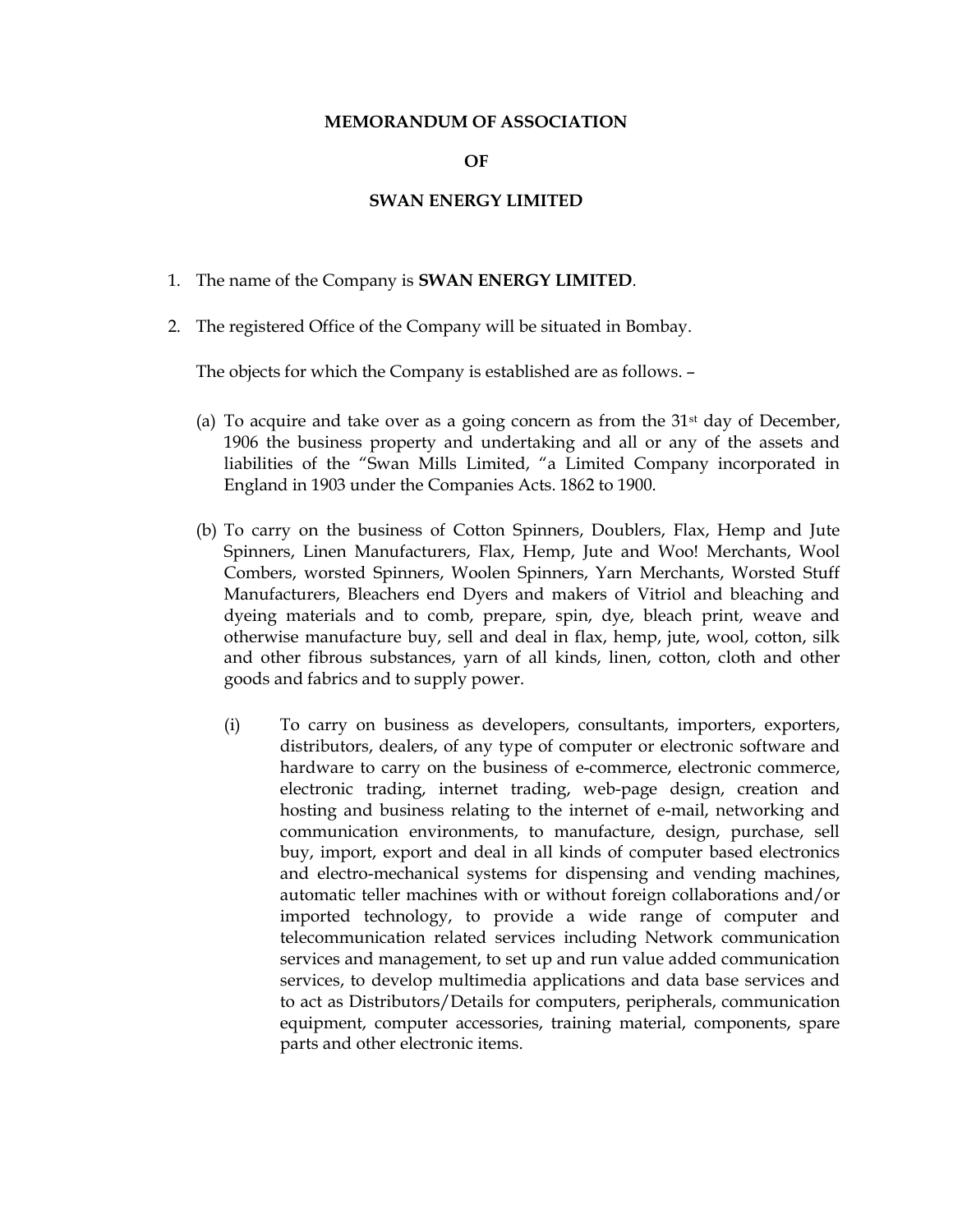- (ii) To carry on business of builders, masonry and general Construction and contractors and to -carry on the business of developers of all kinds of properties, the properties of lands, flats, maosionetes, dwelling houses, offices, shops, industrial estates, lease of lands, flats and other immovable properties and for these purpose to purchase, take on lease or otherwise acquire and hold any land or building on any tenure or description wherever situated, or rights or interest therein or connected therewith to prepare building sites and to construct, reconstruct pull down renovate, develop, alter, improve, decorate and furnish and maintain flats, marionettes, Architect interior 'designers, dwelling houses, shop, offices, buildings, industrial estates, work and conveniences and sea the same on ownership basis, or lease basis and rental basis and as ware housing system and transfer such building to co-operative societies and to others as the case may be, to lay out roads and pleasure gardens and recreations grounds to plant, drain or otherwise improve the land or any part thereof.
- (iii) To act as financial consultants, management consultants and provide advice, services, consultancy in various fields, general administrative, secretarial, commercial, financial, legal economic, labour, industrial, public relations, scientific, technical, qualify control, data processing and others.
- (iv) To carry on all or any of the business as exporters, importers, buyers, sellers, traders, distributors, heirs, indentors, assemblers, packers, processors, were housemen, merchant, agents, brokers, sub-brokers, stockists, commission agents and dealers of salt, raw jute, hemp, jute fibers, rope & lining, jute cloth and all other kinds of jute products, hassian & gunny bags; laminated jute goods, machine tools, metals, alloys, iron pipe fittings, nuts and bolts, bags engineering, bi-cycles, accessories; automobile parts, steel and stainless steel and iron products, ores and scraps, wood and timber, house hold items, manures, pulp or wood rangs, rubber and tanning substances, wax quartz, crystal chemical' and preparations starch plastic and linolcum articles, glass and glassware, handicrafts, apparatus and appliances, machinery and mill work and parts hereof, paper & stationery, sports goods, agricultural products; textile including decorative hand and machine and made readymade garments, natural yarn, hosiery and mixed fabrics, artificial and natural fabrics, carpets waste coir, rugs, druggists, cotton, woolen, cloth and all sort of apparels, dressing materials, wigs, video, microprocessors computer electricals and electronic products, marble and hardware items of all kinds sanitary ware and fittings, fooder bran, fruits, nuts, cashew nuts, kernels, grains, pulses, spices, flour confectionery, provisions, alcohol, beverage, perfumed spirits. and tea, coffee. sugar and molasses, oil and cakes, vanaspati, vegetable products, tobacco (raw or manufactures) processed food and. packed food products and to act as export agents and purchased and sales representatives of stockist,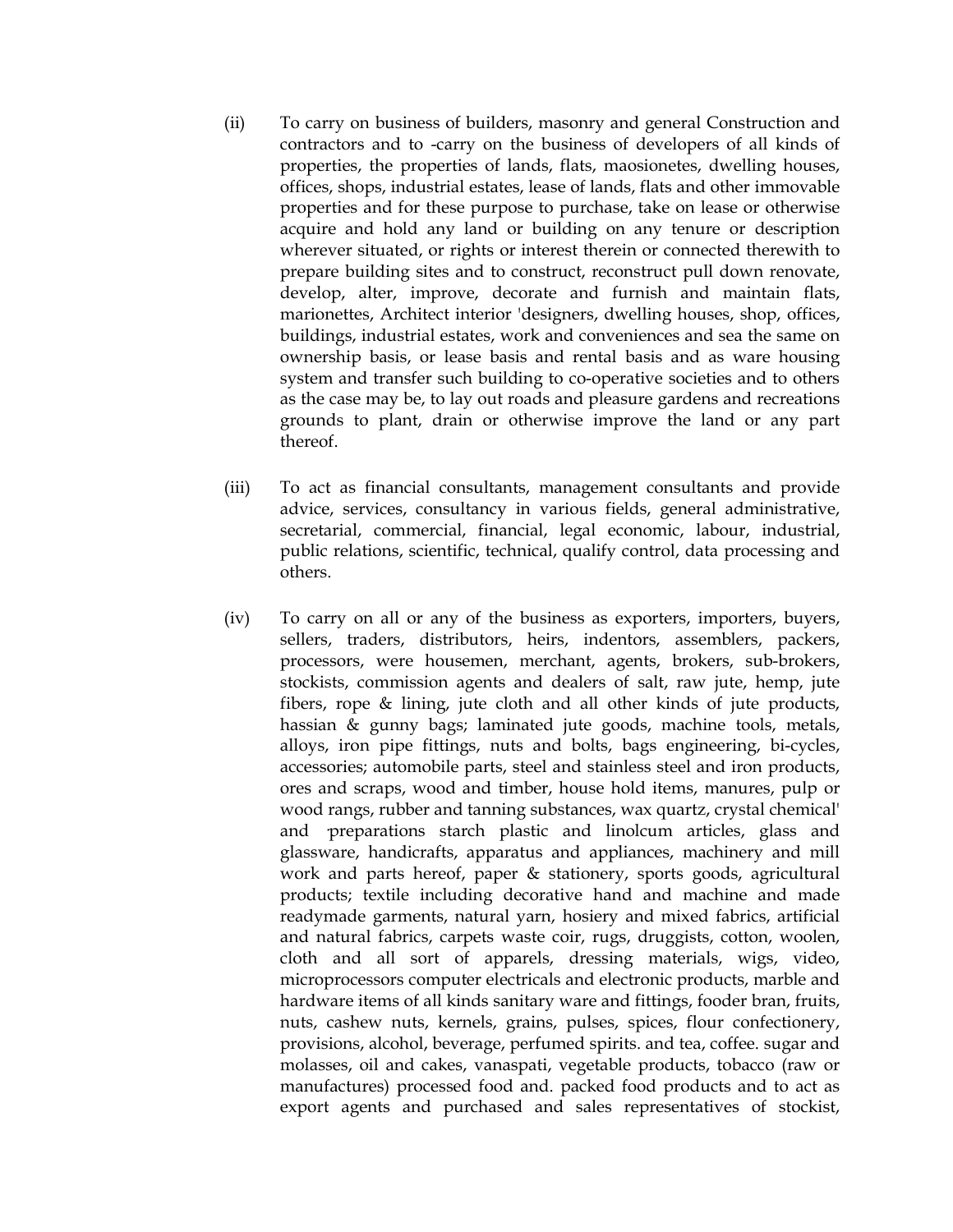processing units and industrial products.

- (c) To purchase, take on lease or in exchange or otherwise acquire any land, buildings, machinery, patents for inventions and licenses to use patents or other property and to build and construct any Mills, Factories, Houses, Warehouses, Chawls for work people and others, Engine houses, Tanks, Reservoirs or other Buildings or Works that may be necessary for the purpose aforesaid or any of them and from time to time to alter or extent the same or to join with any person firm or company in doing any of the things aforesaid and to work manage and control the same and to join with others in so doing.
- (d) To purchase or otherwise acquire and undertake the whole or any part of the business, property and liabilities of any person or company carrying on any business which this Company is authorised to carryon or possessed of property suitable for the purposes of this Company or to make or carry into effect arrangements with respect to union of interests or for sharing or apportioning expenses, receipts or profits.
- (e) To borrow or raise money in such manner as the company shall think fit and in particular by the issue of Debentures or Debenture Stock perpetual or otherwise charged upon all or any of the Company's property (both present and future) including its uncalled capital.
- $(f)$  To act as agents or brokers and as. trustees for any person, firm or company and to undertake and perform subcontracts.
- (g) To establish or appoint agencies at Home or in India or elsewhere for or in connection with any of the objects of the Company.
- (h) To grant loans without security or on the security of any goods or merchandise, or documents representing the same or of any other property, moveable or immoveable or on personal security.
- (i) To subscribe for, purchase, acquire, hold and sell the bonds, debentures, shares, stock or securities of any other company with limited liability wherever established and to invest the monies of the Company upon such investments as may from time to time be determined.
- (j) To draw, accept, endorse, discount, execute and issue cheques, drafts, bills of exchange, promissory notes, debentures, bills of lading and other negotiable or transferable instruments or securities.
- (k) To sell, dispose of or transfer the business, property or undertaking of the Company or any branch or part thereof, inconsideration of payment in cash, or in shares or debentures or other securities of any other Company or in one or other, or in all such modes of payment to promote any other company for the purpose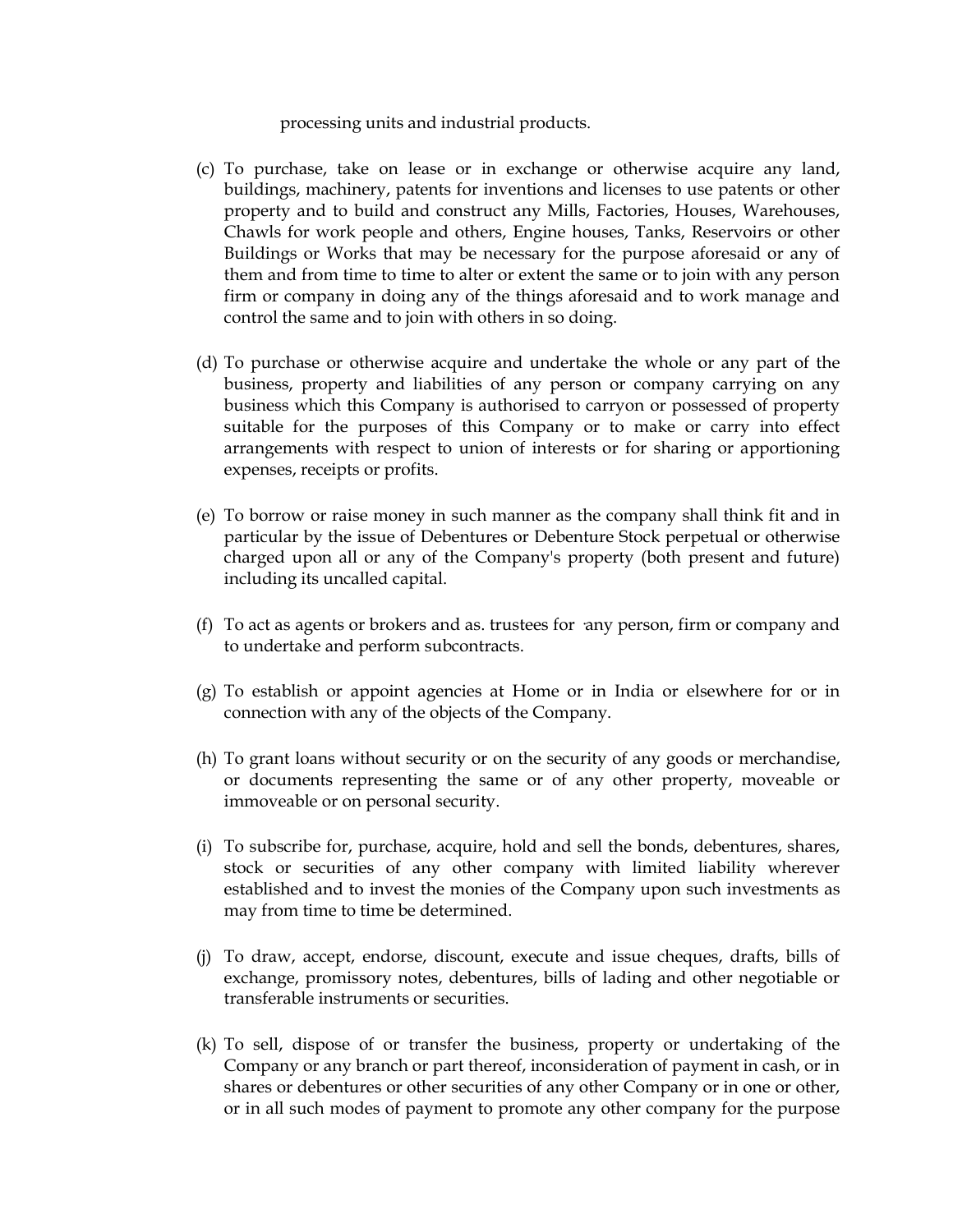of acquiring all or any of the property or liabilities of the Company or for any other purpose which may be deemed likely to promote or advance the interest of the Company.

- (l) To distribute the proceeds of the sale or lease of the property of the Company or any part thereof, among the members, whether the same be paid or wholly or partially in shares, debentures or other securities, or in cash, provided that no distribution amounting to a reduction of capital be made without the sanction of the court if necessary.
- (m) To distribute any of the property or estate of the Company among the  $\cdot$  members in specie or in kind.
- (n) To receive money on deposit or loan upon such terms as the Company may approve and to guarantee the debts and contracts of customers or others.
- (o) To promote or join in the promotion of or become member of and to subscribe to the funds of any Company, Society or Association the objects of which are such. that the promotion or membership of such company, society or Association appears to be likely directly or indirectly to benefit the Company and in particular but without prejudice to the foregoing generality to promote or join in the promotion of or become a member of or become a member of or subscribe to the funds of any company, society or Association which has as its objects or part of its objects the machinery or methods used in connection therewith; to promote or join in the promotion of or become a member of and to subscribe to the funds of any trade or commercial association whether incorporated or not, consisting of members whose objects or interests are similar to those of the Company.
- (p) To carry on business of energy by Thermal, Hydel, Wind, Gas, Solar, Atomic, Biofuel or other means, receive, produce, improve, buy, sell, resell, acquire, use, transmit, accumulate, employ, distribute, develop, handle, protect" supply to establish, run, maintain or otherwise involve in any project(s) at its own or in association with any Indian or Foreign individual; firm Company, entity, organization(s), authorities, Government, Semi Government undertaking company in India or abroad; to construct, lay down, establish, promote, erect, build, install, commission, carry out and run all necessary power stations, sub stations, workshops, repair shops, wire, cables, transmission line, accumulators, towers, plant and machinery, instruments, appliances, apparatuses, accessories, tools, machinery, spare parts and materials and all other equipment's, to deal in carbon credit to act as agent, advisor, intermediaries, distributors, franchise, associated or to be connected in any other manner for industrial commercial, domestic public and other purposes in connections with the business of energy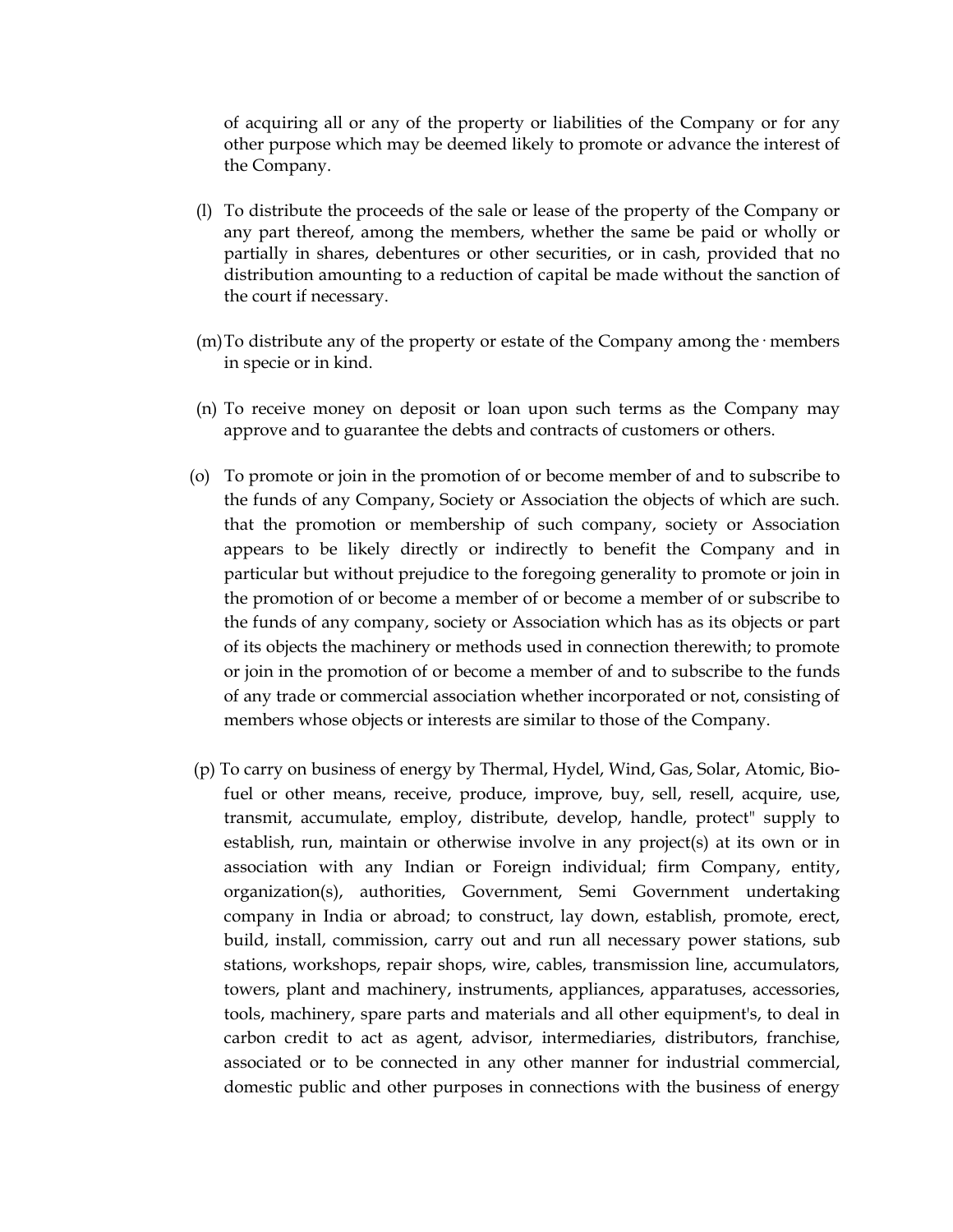and to do all incidental acts and things necessary for the attainment of foregoing objects.

- (q) To carry on the business of developing, maintaining and operating of road, highway project, bridge, express ways, intra-urban roads and/or peri-urban roads like ring roads and / or urban by-passes, fly-overs, bus and truck terminals, subways, port, inland waterways and inland ports, water supply project, irrigation project, sanitation and sewerage system, water treatment systems, solid waste management system, bio medical waste management system or any other public facility of similar nature and also to undertake the business of developing, maintaining operating, construction of housing projects either individually or through its subsidiaries or SPVs formed directly or indirectly or as joint venture with any other company/ firm / individual/consultant / Public Sector Undertaking / Government Department / Statutory Bodies whether local or foreign.
- (r) To sell, exchange, improve, manage, develop, lease, mortgage, dispose of and in any other manner deal with the undertaking and all of any part of the property moveable or immovable of the Company.
- (s) To carry on business of builders, masonry and general Construction and contractors and to -carry on the business of developers of all kinds of properties, the properties of lands, flats, maosionetes, dwelling houses, offices, shops, industrial estates, lease of lands, flats and other immovable properties and for these purpose to purchase, take on lease or otherwise acquire and hold any land or building on any tenure or description wherever situated, or rights or interest therein or connected therewith to prepare building sites and to construct, reconstruct pull down renovate, develop, alter, improve, decorate and furnish and maintain flats, marionettes, Architect interior 'designers, dwelling houses, shop, offices, buildings, industrial estates, work and conveniences and sea the same on ownership basis, or lease basis and rental basis and as ware housing system and transfer such building to co-operative societies and to others as the case may be, to lay out roads and pleasure gardens and recreations grounds to plant, drain or otherwise improve the land or any part thereof, either individually or through its subsidiaries or SPVs formed directly or indirectly or as joint venture with any other company/ firm / individual/consultant/ Public Sector Undertaking / Government Department / Statutory Bodies whether local or foreign.
- (t) To carry on the business as manufactures, producers, processers, refiners, formulator, preparers, exporter, importer, buyer, seller, distributor, dealer, stockiest, supplier and to deal in all types of chemicals, Petro-chemicals including all grades of Poly Vinyl Chloride (PVC) and its compounds, chlorinated PVC, Chloralkalies, Ethylene Dichloride, plasticized products, alkalies, Chlorine and its compounds, liquefied gases like LPG, LNG, CNG, PNG etc. Fuel Oils, Gas oils,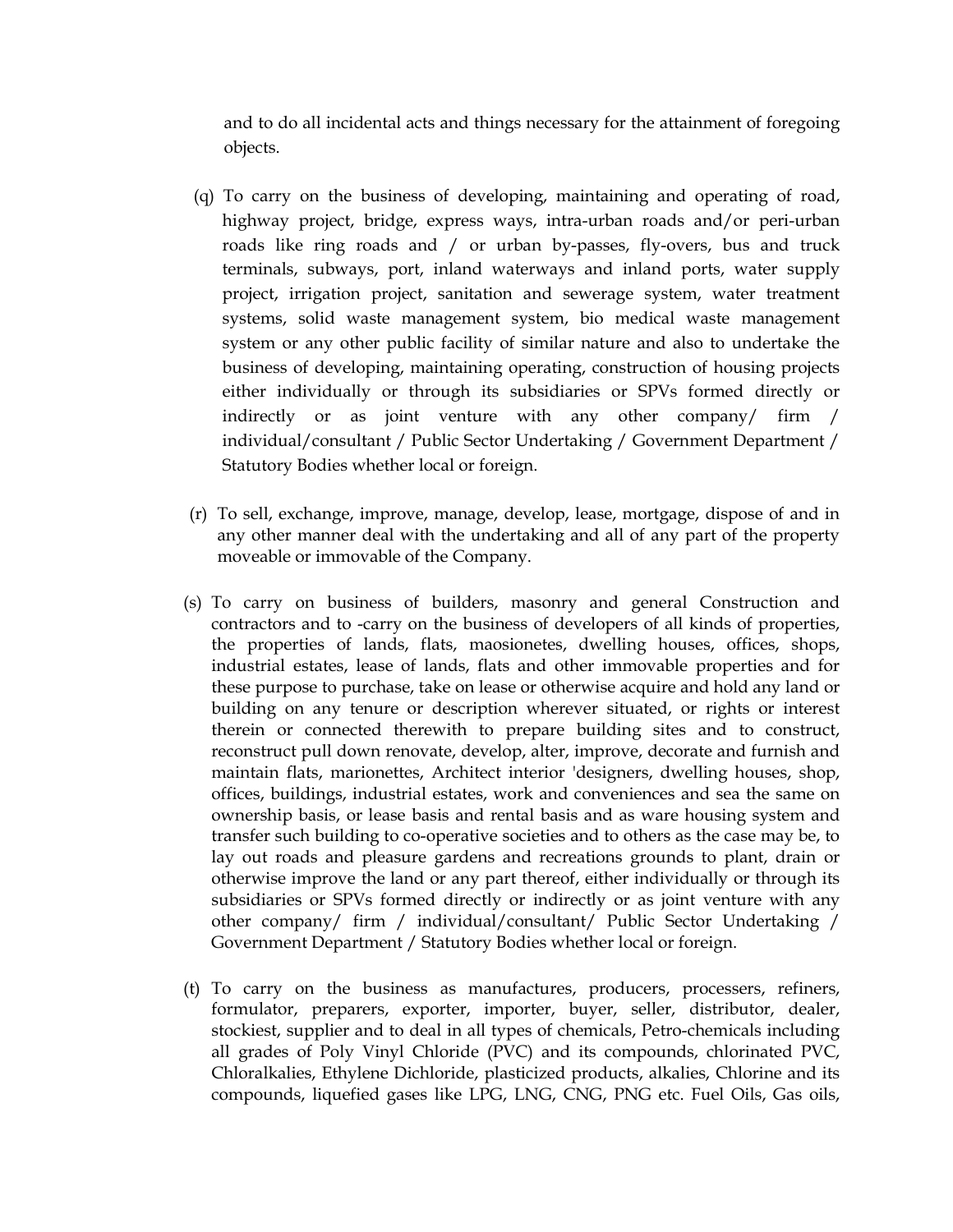heavy and light petroleum stocks and distillates, different organic catalysts, activators, initiators, caustic soda, caustic potash, all acids, hydrochloric acids, oxidizing and bleaching agents, bromides, bromine, soda ash, sodium hydroxide, sodium bicarbonate, sodium carbonate, aromatics, polymers, plastics, resins, all kinds of solvents, intermediates, ingredients, derivatives, compounds, mixtures, source materials and dilutents, reactive agents, feedstocks and to manufacture downstream products available from petrochemicals, natural gases, coal tar, plant sources, hydro carbons, liquid fuels and chemical feedstocks and all kinds of other related products including commercial exploitation thereof, either individually or through its subsidiaries or SPVs formed directly or indirectly or as joint venture with any other company/firm/individual/consultant/Public Sector Undertaking/ Government Department/Statutory Bodies whether local or foreign.

- (u) To carry on the business as manufacturers, buyers, sellers, dealers, importers, exporters, contractors, factors, agents and suppliers of polymer, monomers polythene, polyproplene, nylon, polystyrene, pur, pet, polyster strips, profile plastic, plastic powder and such other articles required to manufacture P.V.C. pipe, moulded industrial and household articles, industrial components and articles, tubing films, roles or their allied and auxiliary plastic products, extrusion process, packaging materials, injections moulding, blow moulding, compressor moulding, vacuum formings, housewares, different sizes and types of materials handling crates and/or containers, plastics paletts, plastic luggage articles, suit cases, light and heavy automobile parts, components and accessories, electrical and computer appliances and all type of plastic furniture, either individually or through its subsidiaries or SPVs formed directly or indirectly or as joint venture with any other company/ firm / individual/consultant/ Public Sector Undertaking / Government Department / Statutory Bodies whether local or foreign.
- (v) To construct or carry on the business of manufacturing, building, repairing, refitting, inventing, experimenting, testing, originating, fabricating, buy, sale, resale, research, convert, alter, treat, dismantle, degasify, repair, convert alter, dismantle, break, maintain, modify, market, machine recondition, remodel, acquire, lease, hire, charter hire, rent/charter out, lease out, sub-contracting, import, export or otherwise deal in any manner with ships, tugs, boats, ocean going vessels, harbours, crafts, pontoons, barges, dredgers, warships, defence vessels including patrol vessels, gunboats, training vessels, frigates, destroyers, aircraft carriers, sub- marines, corvettes, landing platform docks, landing helicopter docks, advanced warships, apparatus used in or for any kind of activities of drilling and exploration of oils and gases including onshore drilling, offshore drilling, deep water drilling, shallow water drilling, development drilling, marine research, marine exploration and any other floating vessels whether for passenger or cargo transportation and engines, spares and parts of all types and descriptions used for or therein and to provide maintenance, service, support for the same and to act as agent, broker, stockiest, supplier, assembler, job worker, consultant, engineer, collaborator in tools particularly pneumatic tools, jigs, dies, moulds, equipments, instruments, implements, apparatus and appliances, their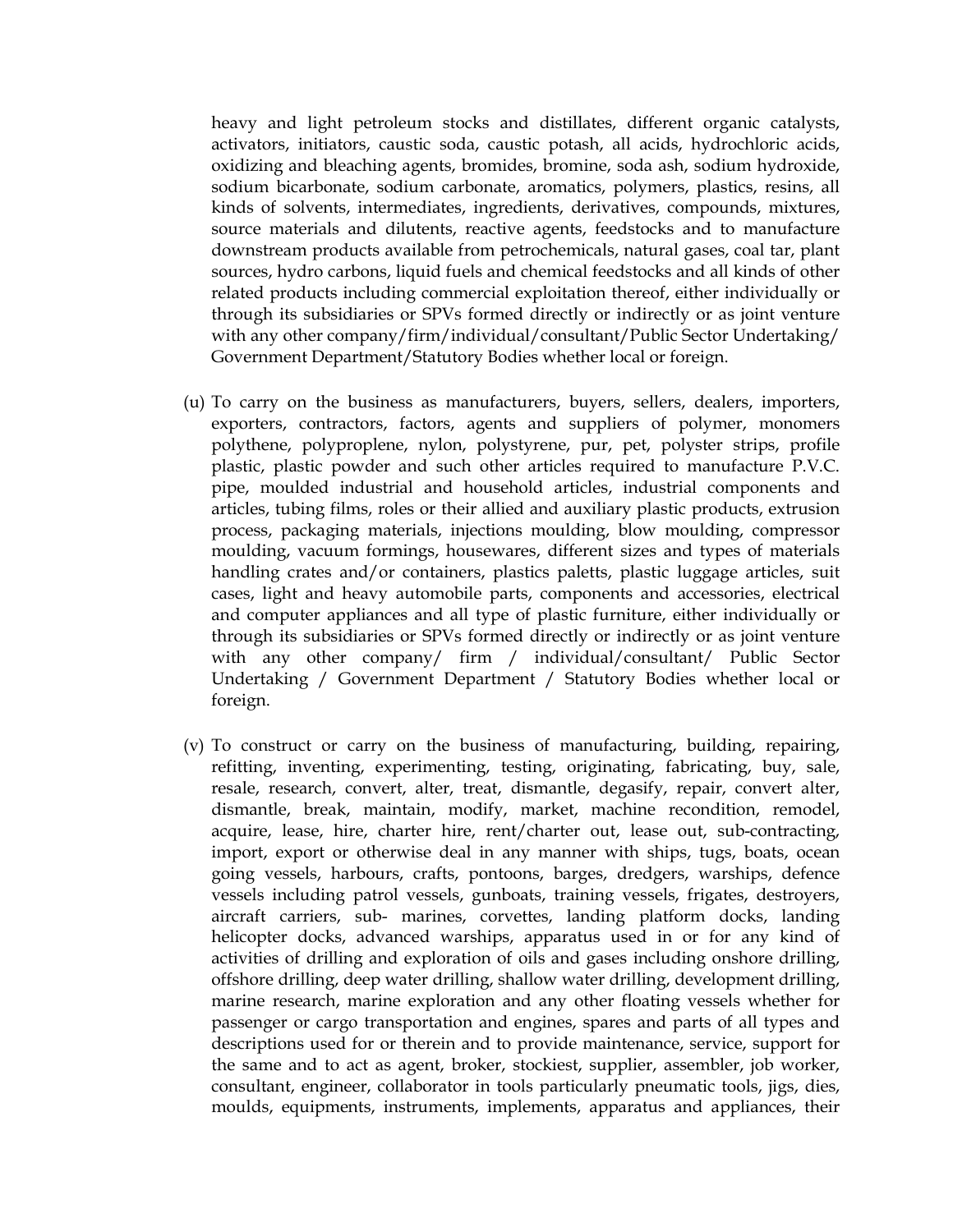parts, fittings, accessories made of ferrous and non-ferrous metals and to sell, transfer, lease or otherwise dispose of scrap materials, equipments, engineering goods, machineries, wooden and steel structures and generally anything derived therefrom and to acquire any business as a going concern in India or abroad, which is engaged in the aforesaid activities, either individually or through its subsidiaries or SPVs formed directly or indirectly or as joint venture with any other company/ firm / individual/consultant/ Public Sector Undertaking / Government Department / Statutory Bodies whether local or foreign.

(w) To do all or any of the above things and all such other things as are incidental or as may be thought conducive to the attainment of the above objects or any of them in India and elsewhere either as principals, agents, trustees, contractors, assignees or otherwise and either by or through agents, contractors, trustees or otherwise, and either alone or in conjunction with others.

Note: The object clause of the Company has been altered by deleting the existing sub-clause (p), re-numbering the existing sub-clauses (na), (nb), (nc), (0) as Clause (0), (p), (q) and (r) and inserting the following new sub-clauses (s), (t), (u), (v) and (w) by a special resolution passed by the Company in Extra Ordinary General Meeting held on 30th March, 2022.

- 4. The liability of the members is limited.
- 5. The Authorized Share Capital of the Company is Rs. 100,25,00,000/- (Rupees One Hundred Crore Twenty-Five Lac only) divided into 100,00,00,000 (One Hundred Crore) Equity shares of Rs.1/- (Rupee One only) each and 25,000 (Twenty-Five Thousand) 11% cumulative Redeemable Preference Shares of Rs. 100/- (One Hundred Only) each.

## Note:

- (1) The original capital of the company as on 22nd day of February, 1909 was Rs. 10,00,000 divided into 4000 shares of Rs. 250 each, which capital may be increased or reduced in accordance with the regulations of the Company and the legislative provisions for the time being in force in that behalf.
- (2) By a Special and Extraordinary Resolution passed on the 9th day of March 1925, the capital of the Company was divided, increased and consolidated into Rupees 24,00,000 divided into 24,000 Ordinary Shares of Rupees 100 each.
- (3) By a Resolution dated 9th September, 1953 passed at the Extraordinary General Meeting of the Shareholders of the Company, the capital was increased to Rs. 36,00,000 by the creation of 12000 shares of Rs. 100 each.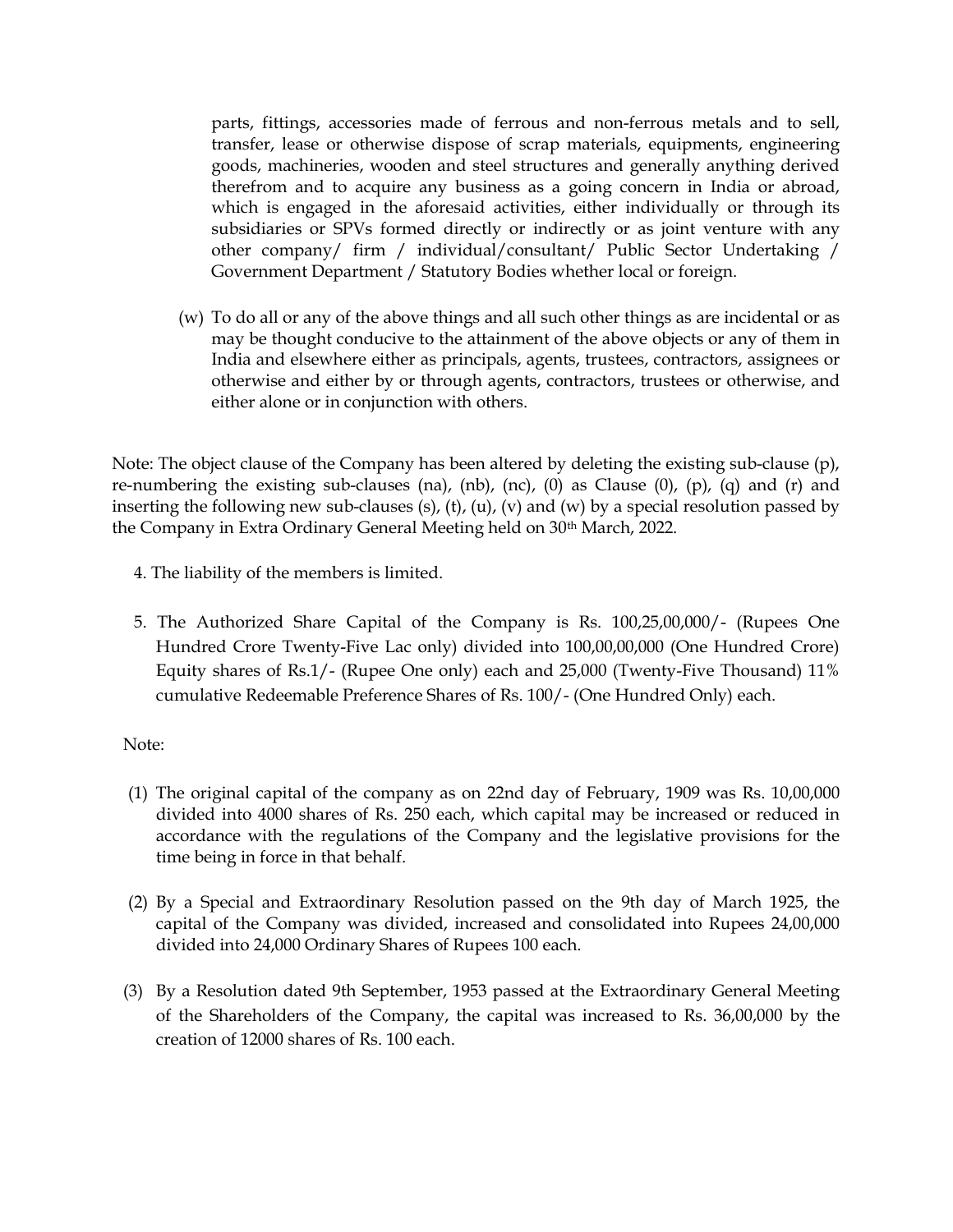- (4) By a Resolution dated 16th January, 1962, passed at the Extraordinary General Meeting of the Shareholders of the company, the Capital was increased to Rs. 60,00,000 by the creation of 24,000 Shares of Rs. 100 each.
- (5) By a Resolution passed at the Extraordinary General Meeting of the Company held on  $7<sup>th</sup>$ November, 1969, the Authorized Share Capital of the Company was increased to Rs. 80,00,000 by the creation of 20,000 shares of Rs. 100 each.
- (6) By a Resolution passed at the Annual General Meeting of the Company held on 22nd June, 1973, the Authorized Share Capital of the Company was increased to Rs. 1,25,00,000 by the creation of 45,000 new Equity shares of Rs. 100 each.
- (7) By a Resolution passed at the Annual General Meeting of the Company held on 30th June, 1976, the Authorized Share Capital of the Company was increased to Rs. 1,75,00,000 by the creation of 40,000 new Equity shares of Rs. 100 each and 10,000 Eleven per cent Cumulative Redeemable Preference Shares of Rs. 100 each.
- (8) By a Resolution passed at the Extraordinary General Meeting of the Company held on  $28<sup>th</sup>$ September, 1978, the Authorized Share Capital of the Company was increased to Rs. 2,50,00,000/- (divided into 2,40,000 Equity shares of Rs. 100 each and 10,000 Eleven per cent Cumulative Redeemable Preference Shares of Rs. 100 each) by the creation of 75,000 new Equity Shares of Rs. 100 each.
- (9) By a Resolution passed at the Annual General Meeting of the Company held on  $28<sup>th</sup>$  June, 1980, the Authorized Share Capital of the Company was increased to Rs. 4,00,00,000/- (divided into 3,90,000 Equity shares of Rs. 100 each and 10,000 Eleven per cent Cumulative Redeemable Preference Shares of Rs. 100 each) by the creation of 1,50,000 new Equity Shares of Rs. 100 each.
- (10) By a Resolution passed at the Annual General Meeting of the Company held on 22nd June, 1981, the Authorized Share Capital of the Company was increased to Rs. 4,25,00,000/- (divided into 4,00,000 Equity shares of Rs. 100 each, 15,000 Eleven per cent Cumulative Redeemable Preference Shares of Rs. 100 each and 10,000 eleven percent Cumulative Preference Shares of Rs. 100 each) by the creation of 10,000 new Equity Shares of Rs. 100 each, 5,000 new eleven percent Cumulative Redeemable Preference Shares of Rs. 100 each and 10,000 eleven percent Cumulative Preference Shares of Rs. 100 each.
- (11) By a Resolution passed at the Annual General Meeting of the Company held on 10th March, 1993, the Authorized Share Capital of the Company was increased to Rs. 19,25,00,000/- (divided into 19,00,000 Equity shares of Rs. 100 each, 15,000 Eleven per cent Cumulative Redeemable Preference Shares of Rs. 100 each and 10,000 eleven percent Cumulative Preference Shares of Rs. 100 each) by the creation of 15,00,000 new Equity Shares of Rs. 100 each.
- (12) By a Resolution passed at the Annual General Meeting of the Company held on 19th September, 2006, the face value of the Equity shares was subdivided from Rs. 100/- to Rs.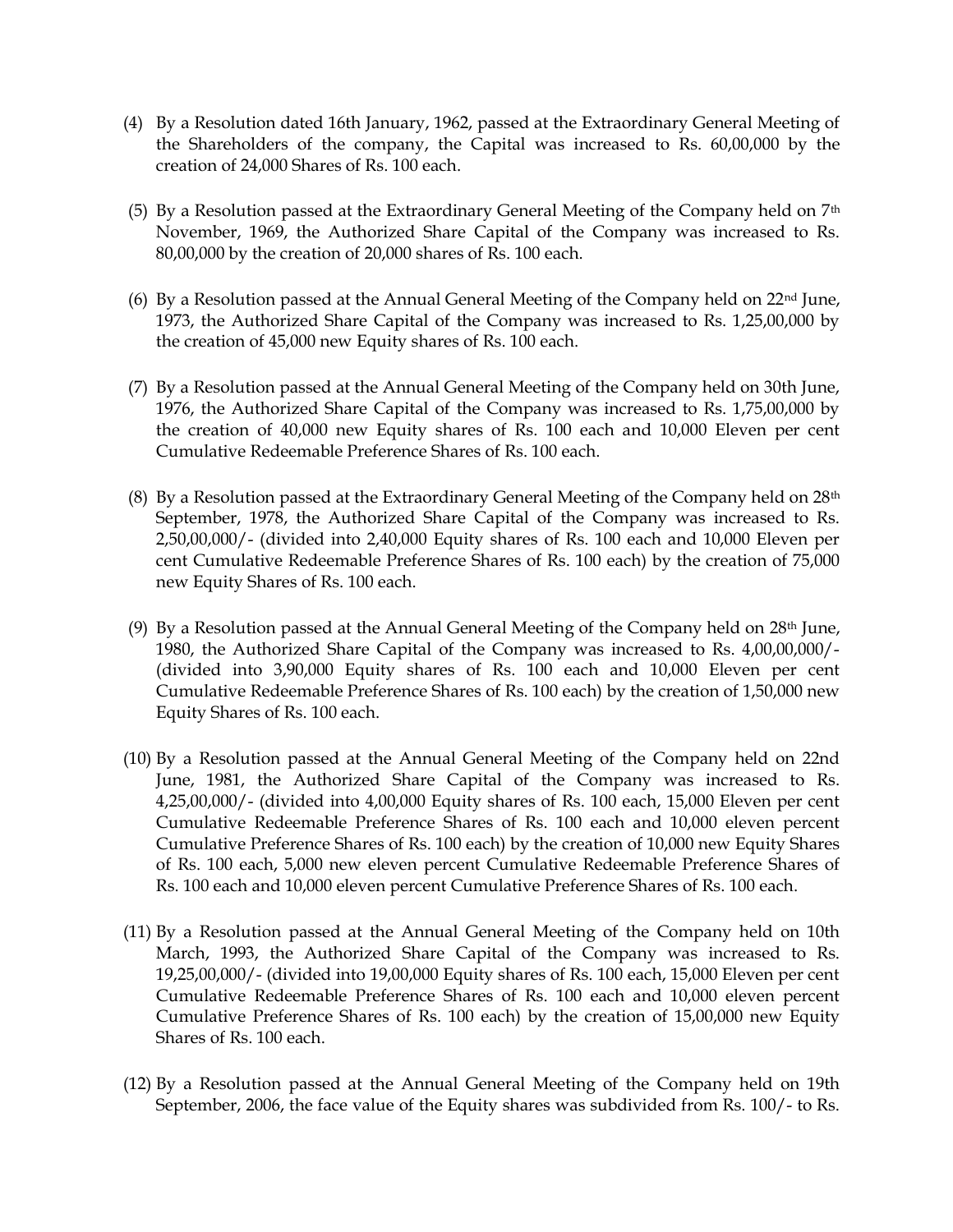2/- and the Authorized Share Capital of the Company was reconstituted to Rs. 19,25,00,000/- (Rupees Nineteen Crore Twenty-Five Lakhs only) divided into 9,50,00,000 (Nine crore Fifty Lakh) Equity shares of Rs. 2/- (Rupees Two only) each and 25,000 11% Cumulative Redeemable Preference Shares of Rs. 100/- (Rupees One Hundred only) each.

- (13) By a Resolution passed at the Extra ordinary General Meeting of the Company held on 11th March, 2010, the Authorized Share Capital of the Company was increased to Rs. 100,25,00,000/- (Rupees One Hundred Crore Twenty-Five Lakh only) divided into 50,00,00,000 (Fifty Crore) Equity shares of Rs. 2/- (Rupees Two) each and 25,000 (Twenty-Five Thousand) 11% Cumulative Redeemable Preference Shares of Rs. 100/- (Rupees One Hundred only) each.
- (14) By a Resolution passed by the members of the Company through Postal ballot on 20th January, 2014, the face value of the Equity shares was subdivided from Rs. 2/-to Rs. 1/ each and the Authorized Share Capital of the Company was reconstituted to Rs. 100,25,00,000/- (Rupees One Hundred Crore Twenty-Five Lakh only) divided into 100,00,00,000 (Hundred Crore) Equity shares of Rs. 1/- (Rupees One only) each and 25,000 11% Cumulative Redeemable Preference Shares of Rs. 100/- (Rupees One Hundred only) each.